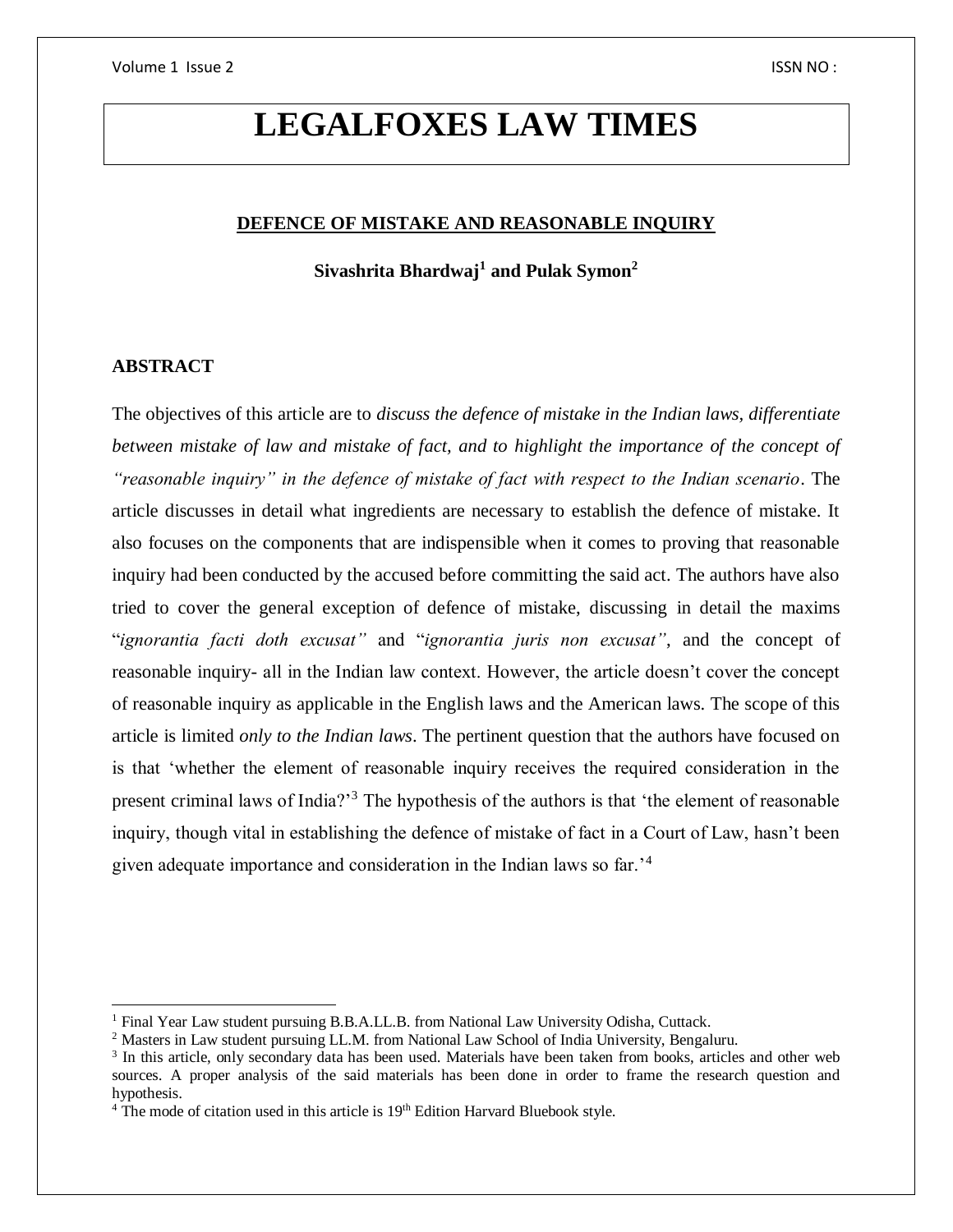# **CONTENTS**

# **I. INTRODUCTION**

<span id="page-1-0"></span>The Indian Penal Code (45 of 1860) is an all-inclusive code which covers all substantial areas of criminal law. It consists of offences and punishments for the said offences to be given to the accused that are proved guilty. Apart from that, it also contains certain General Exceptions (Chapter IV) or "defences" that the accused can take in order to prove his innocence or to avoid the shackles of law. Chapter IV enlists a number of general exceptions which are accusedfriendly in nature. The point to be noted here is that the onus of proof lies on the one taking the defence, i.e. the accused. One of such exceptions or defences that is often taken by the accused is the Defence of Mistake.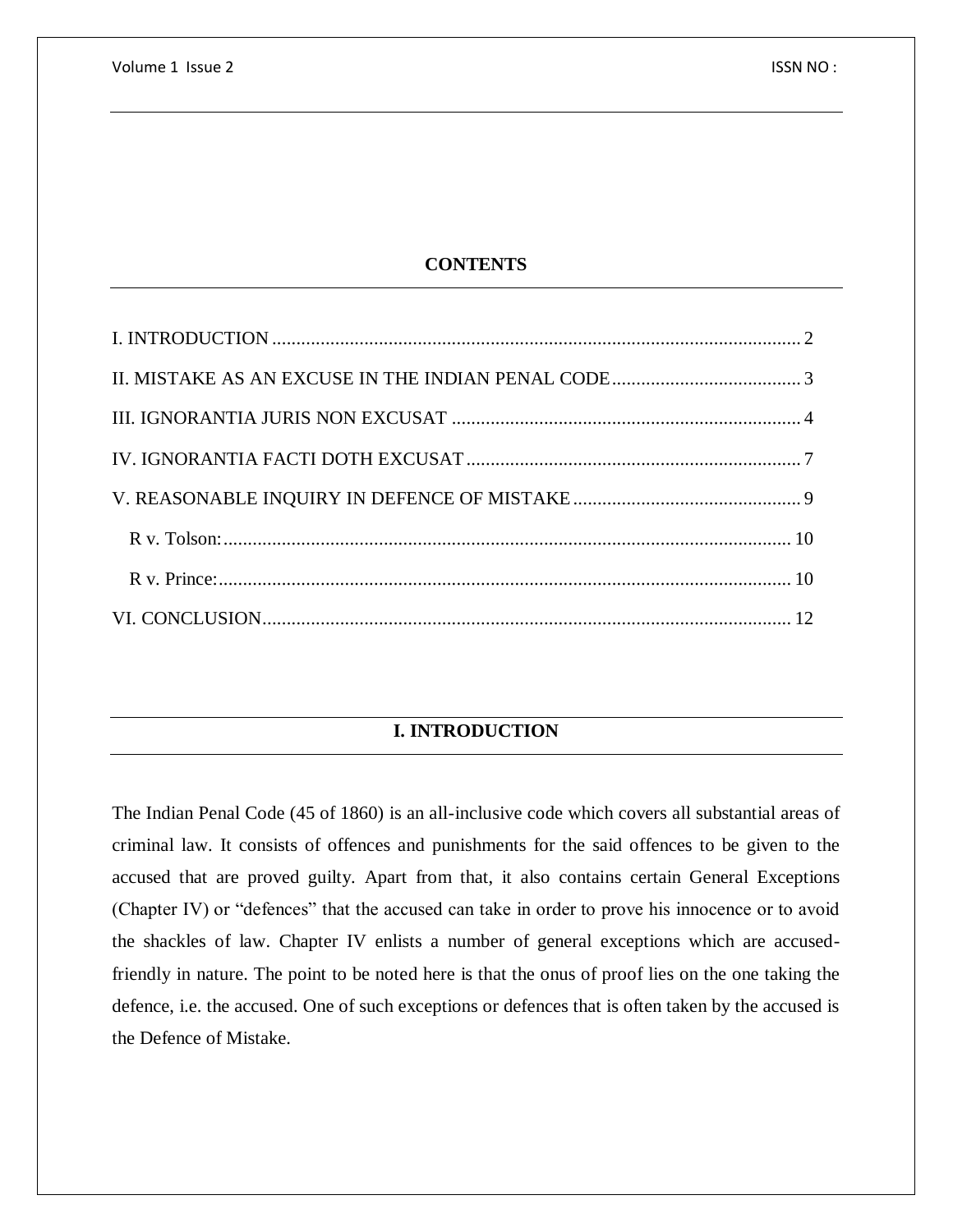Sections 76 and 79 of the Code deal with the defence of mistake. Before diving further into the sections, it is important to note that the following principles form the bedrock of the defence of mistake-

## *Ignorantia facti doth excusat*

*Ignorantia juris non excusat*

The literal meaning of the first principle is "ignorance of fact is excusable in a Court of Law". The second principle means that "ignorance of law is not excusable in a Court of Law". Hence, in Criminal Law, the ignorance of law cannot be used as a defence i.e. Defence of Mistake of Law is not applicable. However, in certain circumstances, Mistake of Fact may be warranted as a defence to the accused. In order to establish Mistake of Fact in a Court of Law, two elements are essential to be present-

**Good Faith**

 $\overline{a}$ 

**Reasonable Inquiry**

Reasonable inquiry can be defined as "… *the required steps taken to make necessary or reasonable enquiries regarding the facts of a certain case by the accused before he commits the said act in order to successfully plead the defence of mistake*". In this article, the element of reasonable inquiry with respect to the defence of mistake shall be discussed in detail. The focus shall be on the 'importance of the concept of reasonable inquiry in the successful establishment of the defence of mistake in a Court of Law'. It also covers the abovementioned maxims in detail and their relevance in the Indian Laws.

## <span id="page-2-0"></span>**II. MISTAKE AS AN EXCUSE IN THE INDIAN PENAL CODE**

Mistake as a mitigating factor implies a rule that when a person who is "ignorant of the existence of relevant facts or has mistaken them, does some wrongful act, he neither has intended nor foresaw the resulted unlawful consequences".<sup>5</sup> His trial, hence, proceeds based on the belief that the facts were as he had mistakenly believed them to be and not as they really were. Mistake

<sup>5</sup> K.I. Vibhute, P S A Pillai's Criminal Law 68 (12th ed. 2015).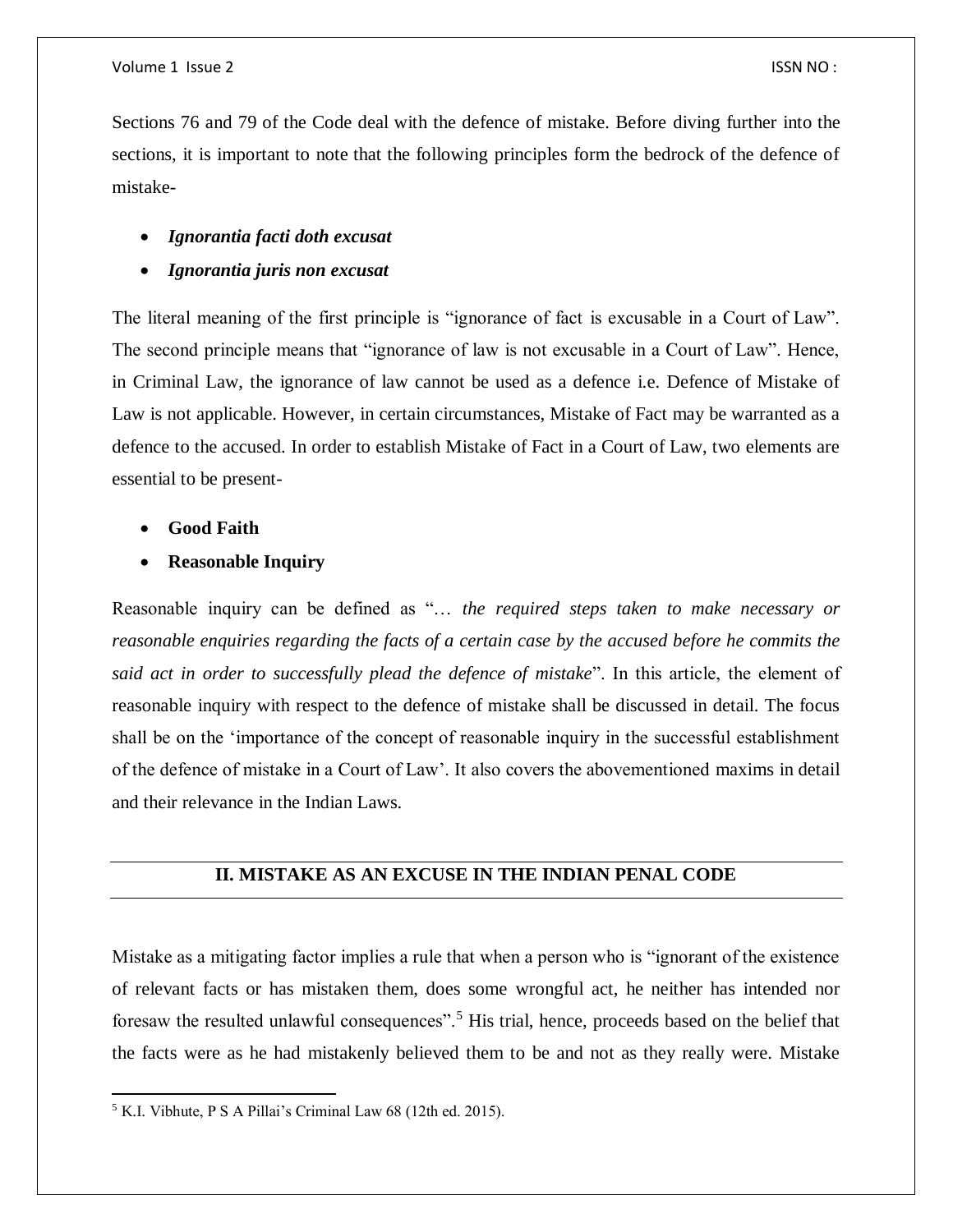#### Volume 1 Issue 2 ISSN NO :

negates the presence of *mens rea* in the mind of the accused. Mistake as an absolving factor allows a court to look into the mind's operation in a wrong doer.<sup>6</sup>

In order to establish mistake as a mitigating factor, the following elements are essential to prove:

- The "state of things believed to exist would, if true, have justified the act done"7,
- The mistake in question ought to be reasonable, and
- The mistake ought to be a 'mistake of fact' and not a 'mistake of law'.

The nature of the said mistake must be such that had the supposed circumstances been real, they would have prevented the attachment of liability with the person accused. Therefore, it is no defence to a burglar, who breaks into, say, House  $X$  to show that he mistook the house for another house, say, House Y. In such circumstances, both the *actus reus* and *mens rea* would still have existed.

The second condition is that the mistake in question must be reasonable. Superstition is no defence. People who break the law as a result of a belief that they are following a 'divine command' have not been allowed to take the defence of mistake. There also have been successful prosecution of people in England for withholding medical help from their sick children.<sup>8</sup>

The provisions of the sections 76 and 79 of the IPC are not only primarily premised on these three provisions but have, in essence, also incorporated the principles derived therefrom. Mistake, under both the sections, ought to be in good faith. The term "Good Faith" as defined in Section 52 of the IPC makes it clear that the mistake of fact must be "bona fide, reasonable and must have been committed after taking due care and attention"<sup>9</sup>.

# **III. IGNORANTIA JURIS NON EXCUSAT**

<span id="page-3-0"></span><sup>6</sup> Jaswantrai Maniklal Akhaney v. State of Bombay, AIR 1956 SC 575.

<sup>7</sup>*Supra* note 5, at 3.

<sup>8</sup> R v. Downes, (1875) 1 QBD 25 CCR.

<sup>9</sup> Section 52, The Indian Penal Code (45 of 1860).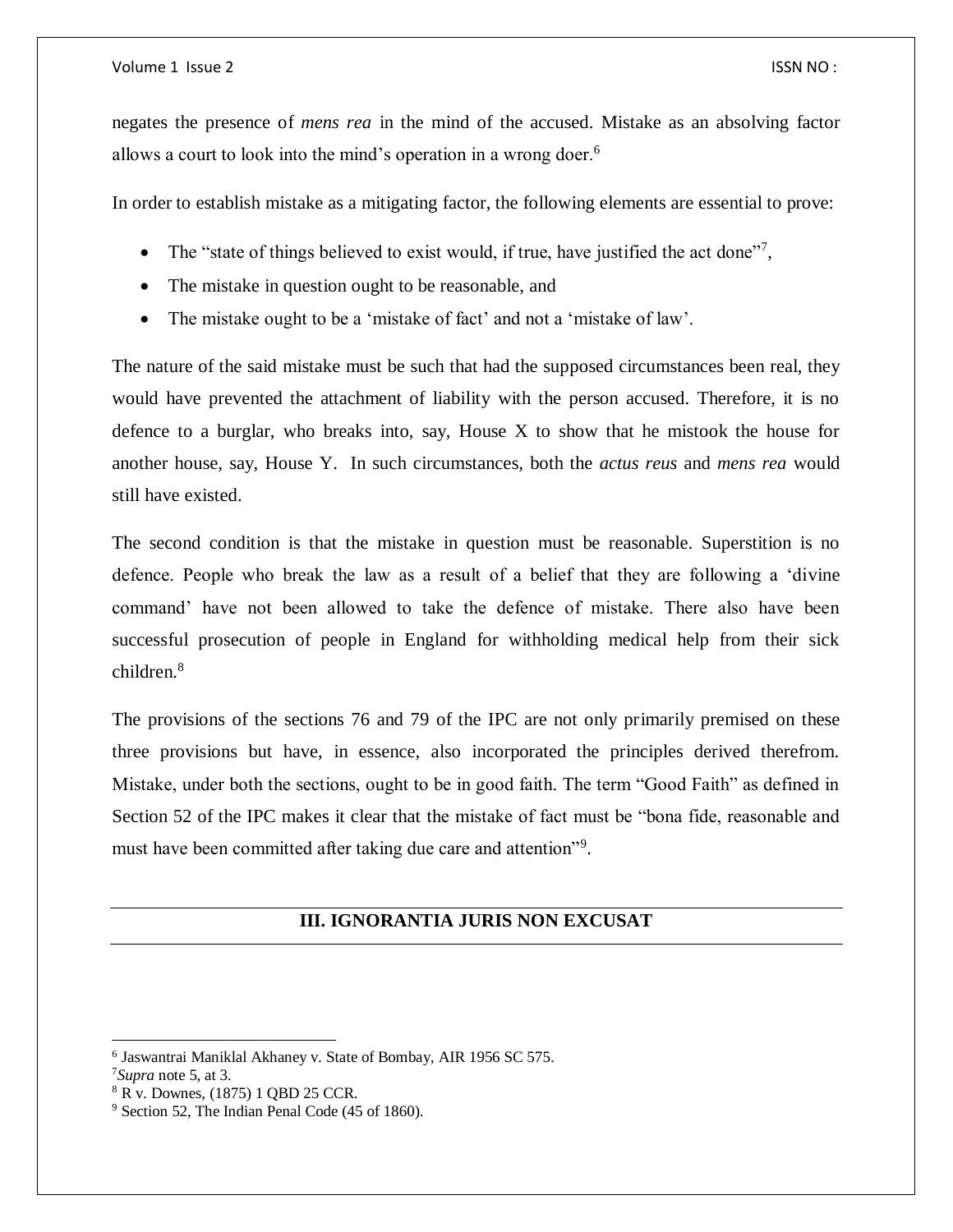A plain reading of the sections 76 and 79 of IPC makes it clear that the protection of the sections applies only to mistake of fact and not mistake of law. The words in these sections "who by a reason of mistake of fact and not by reason of a mistake of law in good faith believes"<sup>10</sup>, show *ignorantia juri non excusat*, i.e. mistake of law cannot be excused in any Court of Law.The principle that ignorance of law is not an excuse, which implies that "it is not open to a wrong doer to plead ignorance of law as a shield to avoid criminal liability, is based on the ground that everybody is presumed, rather duty bound to know the law".<sup>11</sup> A mistake of law, irrespective of its reasonableness, even in good faith, does not work as an exonerating factor. However, based on the Court's discretion, ignorance of law can be used as a mitigating factor.

This said rule extends to those situations wherein there was no feasibility or possibility of the "defendant knowing that the concerned law actually existed in India".<sup>12</sup> In the landmark case of *King v Tustipada Mandal<sup>13</sup>*, certain guidelines were laid down by the Odisha High Court to determine situations where the principles of Mistake of Law or Mistake of Fact could be applied.The guidelines are enunciated as follows:

- That "when an act is in itself plainly criminal, and is more severely punishable if certain circumstances co-exist, ignorance of the existence of such circumstances is no answer to a charge for the aggravated offence"<sup>14</sup>,
- That "where an act is not prima facie innocent and proper, unless certain circumstances co-exist, then ignorance of such circumstances is an answer to the charge<sup> $15$ </sup>,
- That "the state of the accused person's mind must amount to absolute ignorance of the existence of the circumstance which alters the character of the act, or to a belief in its non-existence"<sup>16</sup>,
- Where an act "which is in itself wrong i.e., under certain circumstances, criminal, a person who does the wrong act cannot set up as a defence that he was ignorant of the facts which turned the wrong into a crime"<sup>17</sup>

<sup>13</sup> AIR 1951 Ori 284.

- <sup>15</sup>*Supra* note 13, at 5.
- <sup>16</sup>*Id.*

<sup>&</sup>lt;sup>10</sup> Section 76, The Indian Penal Code (45 of 1860).

<sup>11</sup>*Supra*note 5.

<sup>&</sup>lt;sup>12</sup> State of Maharashtra v M.H. George, AIR 1965 SC 722.

 $^{14}Id.$ 

<sup>17</sup>*Supra* note 13, at 5.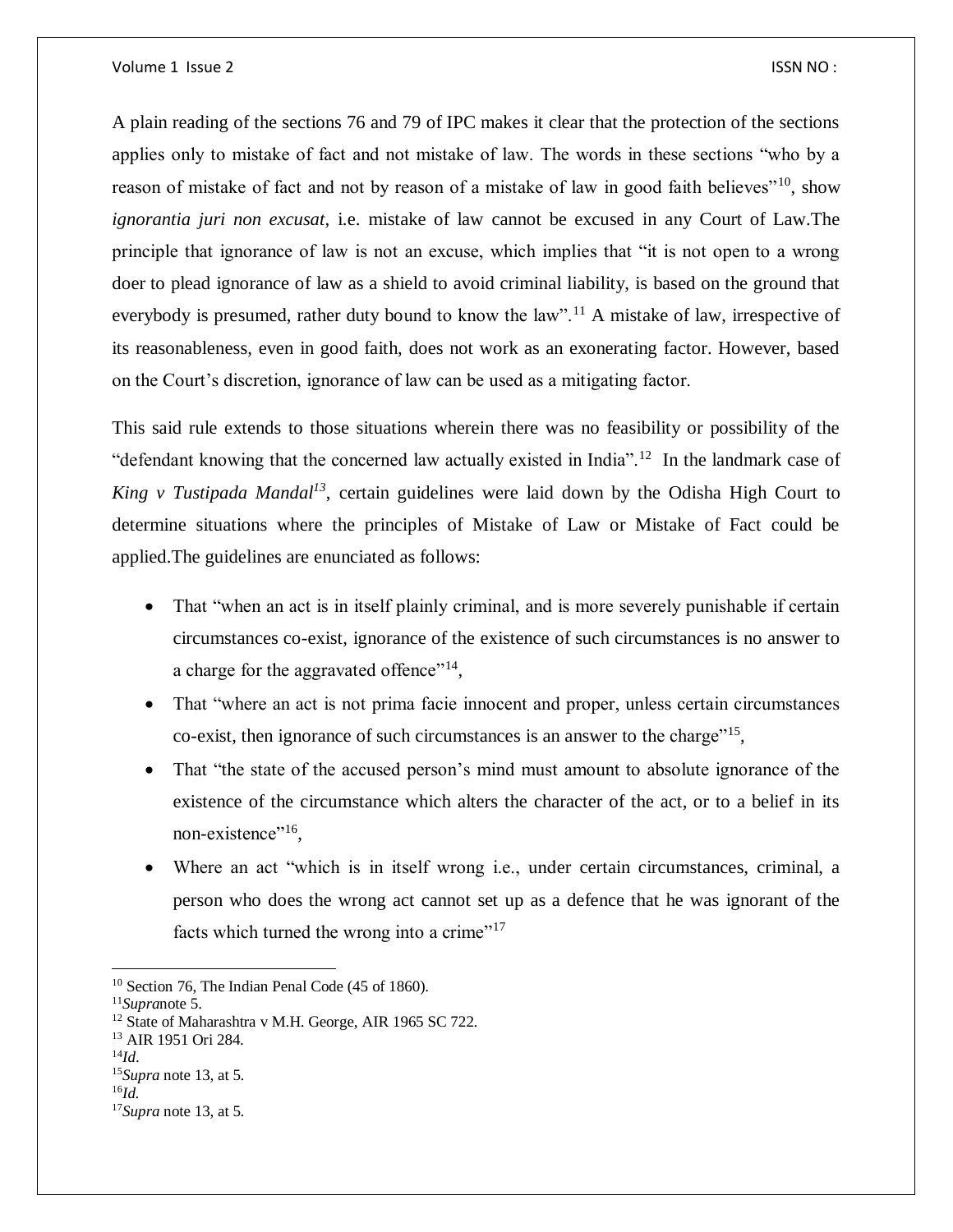Where "a statute makes it penal to do an act under certain circumstances, it is a question upon the wording  $\&$  object of the particular statute, whether the responsibility of ascertaining that the circumstances exist is thrown upon the person who does the act or not. In the former case his knowledge is immaterial".<sup>18</sup>

The reason why mistake of law isn't allowed to be taken by the accused is that it will be misused and every accused will try to avail the same. It will then become a herculean task for the prosecution to rebut such claims and prove affirmatively that the accused was well aware of the law. This will also increase the burden on the Courts as in the absence of evidence, they will have to test the veracity of such claims of the accused. It will also lead to endless complications making the administration of justice nearly impracticable and introducing an element of uncertainty in the administration of justice.<sup>19</sup>

There are, however, quite a few critiques of this maxim who believe that if mistake of fact is granted the status of a defence, then the mistake of law should also be taken as a defence. Glanville Williams observes that "The view that everyone is presumed to know law is not a true proposition of law, and even if it were, it would only be a legal fiction and not a moral justification".<sup>20</sup>

In India, "mistake of law takes into its ambit both mistake as to the existence of any law on a relevant subject as well as mistake as to what law is".<sup>21</sup>As held in the case of *State of Maharashtra v. MH George*<sup>22</sup> if a "statute provides that certain knowledge-involving elements of law on the part of the accused is an essential ingredient of the offence, mistake of law, in good faith, may be a good defence to a charge of a criminal offence".<sup>23</sup>

Whether mistake of law should be acknowledged as a defence is an entire topic of discussion in itself. A lot of factors like illiteracy and population etc. should be taken into consideration before jumping into conclusions. The researchers have limited their discussion to reasonable inquiry in this article.

 $\overline{\phantom{a}}$ 

<sup>&</sup>lt;sup>18</sup>Sarthak Pattnaik, Reasonable Inquiry in the Defence of Mistake, Imperial Journal of Interdisciplinary Research (IJIR) Vol-2, Issue-5, 2016 ISSN: 2454-1362, http://www.onlinejournal.in.

<sup>19</sup>*Supra* note 11, at 4.

<sup>&</sup>lt;sup>20</sup> Glanville Williams, Criminal Law: The Second Part 289 ( $2<sup>nd</sup>$  ed. 1961).

<sup>21</sup> AIR 1951 Ori 284.

<sup>22</sup> AIR 1965 SC 722.

<sup>23</sup>*Id.*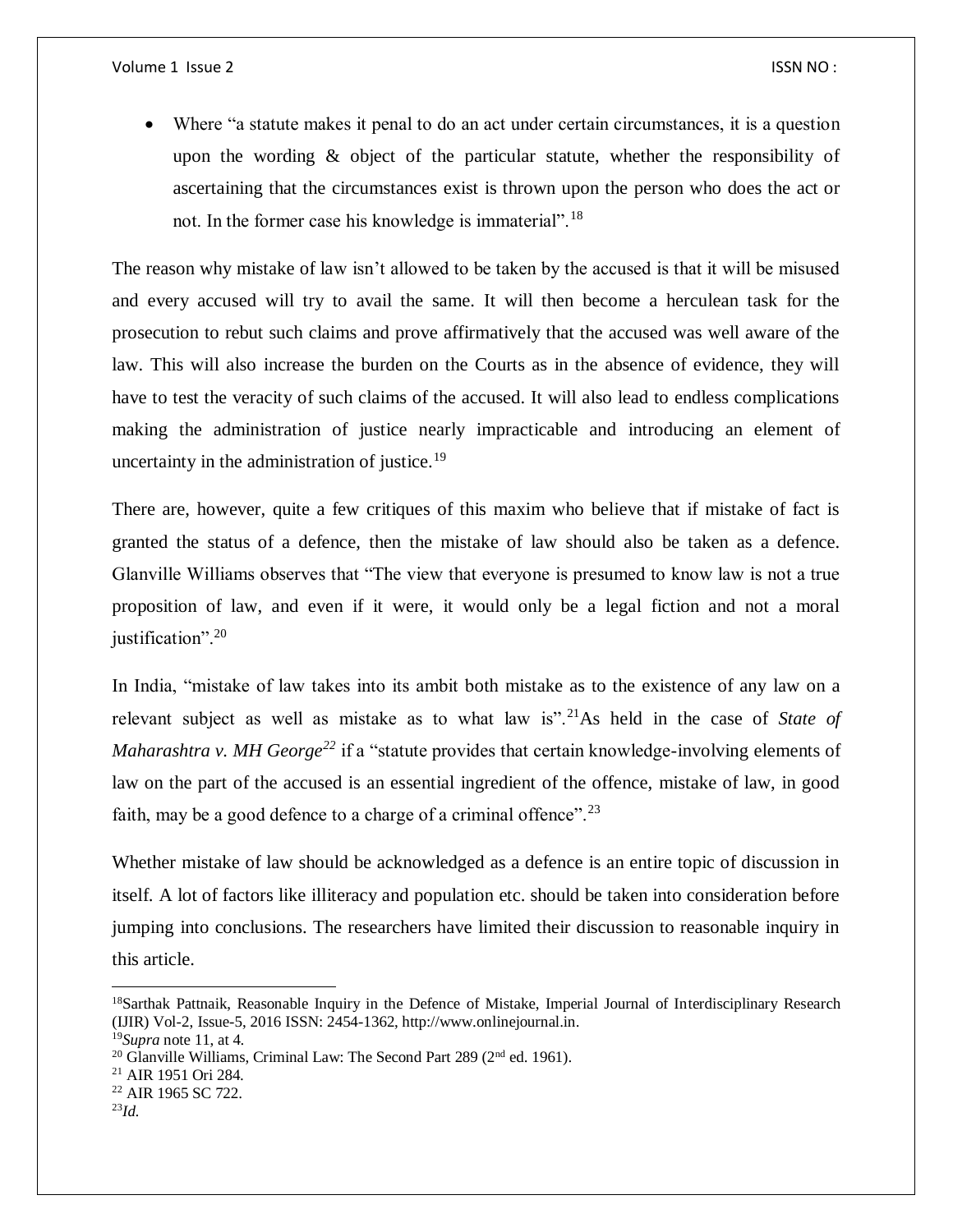## **IV. IGNORANTIA FACTI DOTH EXCUSAT**

<span id="page-6-0"></span>For a better understanding of the concept of the Mistake of Fact as a defence, we first need to understand what the term "defence" means. In common parlance, mistake is "an unconscious ignorance or forgetfulness of a fact, past or present, material to the contract, or a belief in the present existence of a thing material to the contract, which does not exist; some intentional act, omission, or error arising from ignorance, surprise, imposition, or misplaced confidence; in a legal sense, the doing of an act under an erroneous conviction, which act, but for such conviction would not have been done".<sup>24</sup> The term "mistake of fact" means a mistake which has taken place when some facts which exist in actuality is not known by the person or, when a person believes that a certain fact is not present whereas in reality, it is present. The general rule that governs mistake of fact as a defence is that the "accused or the alleged offender must have acted in good faith under reasonable grounds that he believed to exist which led him to the doing of the alleged offence".<sup>25</sup>

Sections 76 and 79 of the Indian Penal Code deal with the concept of Mistake of Fact.Section 76 of the IPC deals with those mistakes which are "bound by law", i.e., "act done by a person bound, or by mistake of fact believing himself bound, by law"<sup>26</sup>. It states that:

*"Nothing is an offence which is done by a person who is, or who by reason of a mistake of fact and not by reason of a mistake of law, in good faith believes himself to be, bound by law to do it".<sup>27</sup>*

Section 79 of the IPC deals with those mistakes which are "justifiable by law", i.e. "act done by a person justified or by mistake of fact believing himself justified by law".<sup>28</sup> It states that:

 $\overline{\phantom{a}}$ 

<sup>24</sup> Prajwal Poojary, *Difference between "Mistake of Fact" and "Mistake of Law" (Indian Penal Code)*, [http://www.shareyouressays.com/115847/difference-between-mistake-of-fact-and-mistake-of-law-indian-penal](http://www.shareyouressays.com/115847/difference-between-mistake-of-fact-and-mistake-of-law-indian-penal-code)[code,](http://www.shareyouressays.com/115847/difference-between-mistake-of-fact-and-mistake-of-law-indian-penal-code) last accessed on April 14, 2020.

<sup>25</sup> R v. Tolson, (1889) 23 QBD 168.

<sup>26</sup> Section 76, The Indian Penal Code (45 of 1860).

<sup>27</sup>*Id.*

<sup>28</sup> Section 79, The Indian Penal Code (45 of 1860).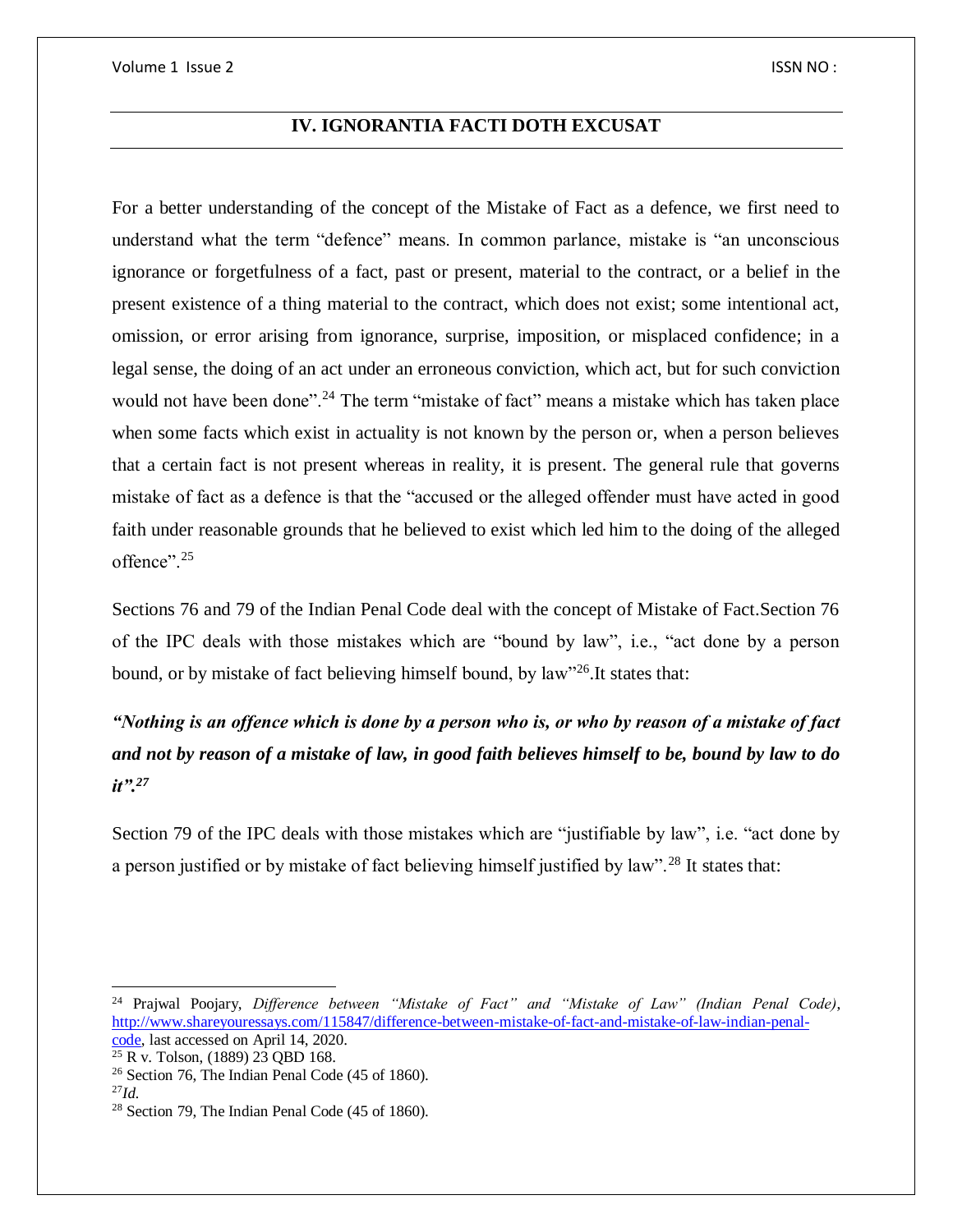*"Nothing is an offence which is done by any person who is justified by law, or who by reason of a mistake of fact and not by reason of a mistake of law in good faith, believes him to be justified by law, in doing it"<sup>29</sup> .*

Mistake of fact is "an excuse as it precludes the accused from forming the required *mens rea*".<sup>30</sup> In simple words, the existence of the defence of mistake of fact negates the existence of the *mens rea* in the defendant. One essential point to be noted here is the mistake must be pertaining to the material facts, i.e. facts that are essential to constitute the alleged offencesaid to be committed by the accused. He "must be absolutely ignorant of the real circumstances of the case which make his act an offence".<sup>31</sup>As per the Indian laws, an "accused can claim the defence of mistake of fact when he commits an honest and reasonable mistake, which can be justified or proved with respect to the circumstances pertaining to the case at hand".<sup>32</sup> However, an ignorance of a material fact of the case would make the act morally involuntary. An accused act must not be taken as his 'intention' when a fact is unknown to him. For instance, 'A' fires a bullet into a bush, thinking that there is a tiger hiding there. Unknown to him, 'B' was standing there and the bullet hit him and killed him.<sup>33</sup> Here, though 'A' has fired the bullet, he cannot be made liable for'B's' murder as he had not shot 'B' intentionally. However, if the act of the accused in itself is wrong, although not criminal, the ignorance on his part of the circumstances, which makes the act criminal, is no defence.<sup>34</sup>Under Section 79, IPC, "though an act is not justified by law, if it is done with the bona fide belief and in good faith that it is justified by law, then it will not be an offence".<sup>35</sup> So, when an accused, "Under a bona fide mistake of fact, mistook a human being for a wild animal in a jungle at night and killed the person, he was not held liable".<sup>36</sup>

The maxim *ignorantia facti doth excusat* is subject to two restrictions. First, mistake of fact "cannot be successfully pleaded when responsible inquiry elicited the true facts".<sup>37</sup> For example, 'A' abducts 'B', a girl under 18 years of age, out of guardianship of her father without his consent. He believes that she is above the age of 18, but does so without making any inquiry,

<sup>29</sup>*Id.*

<sup>30</sup>*Halsbury's Laws of England*, Vol 11, fourth edition, Butterworths, London.

<sup>31</sup> King Emperor v. Tustipada Mandal, AIR 1951 Ori 284.

<sup>32</sup>*Supra* note 30, at 7.

<sup>33</sup> Chirangi v. State of M.P., AIR 1952 Nag 282.

<sup>34</sup> King Emperor v. Tustipada Mandal, AIR 1952 (Ori) 284.

<sup>35</sup> Keso Sahu v. Saligram, (1977) Cr LJ 1725 (Ori).

<sup>36</sup> State of Orissa v. Khora Ghasi, (1978) Cr LJ 1305 (Ori).

<sup>37</sup>*Supra*note 5.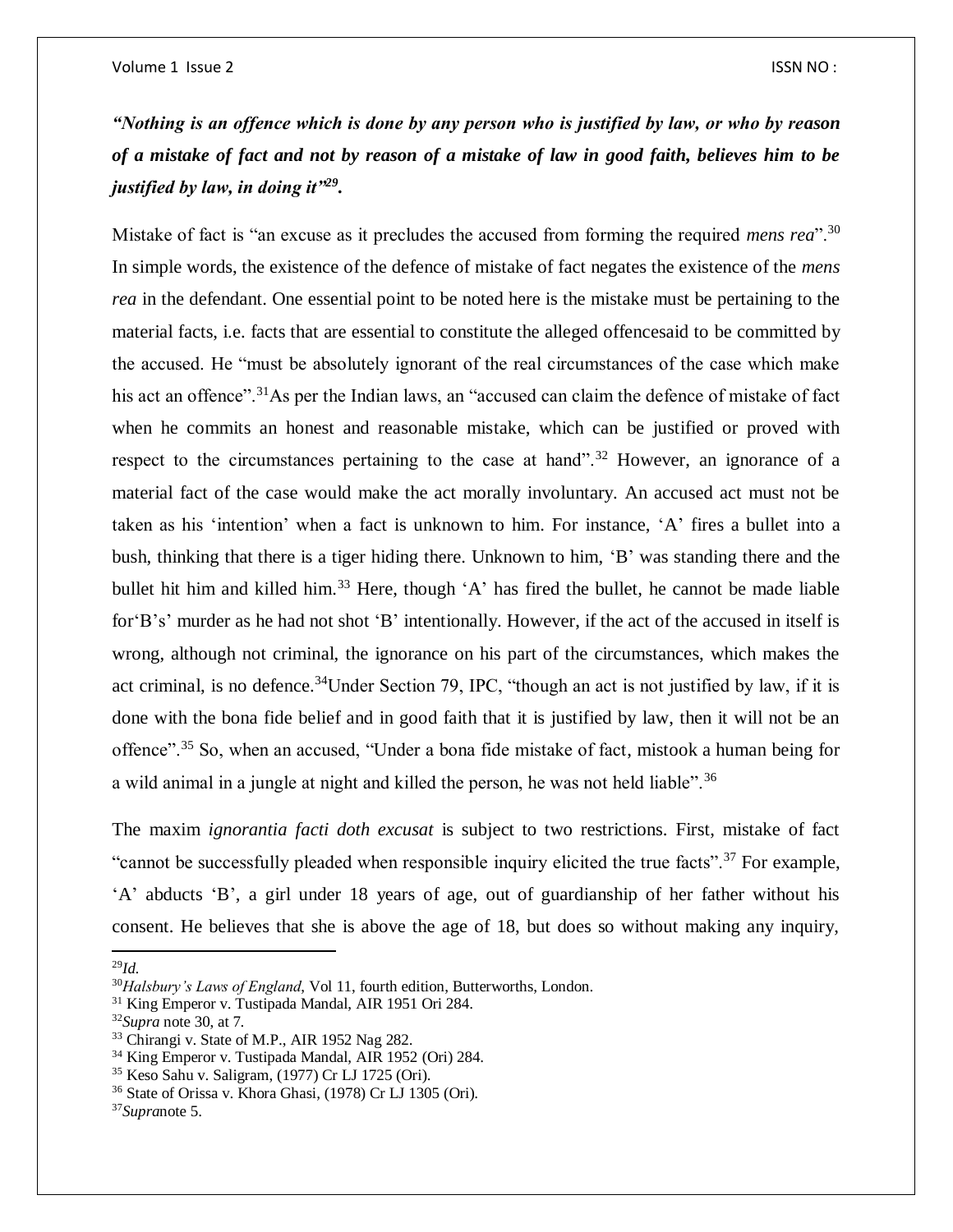basing his belief on mere appearance. 'A' is guilty of kidnapping U/S 391, IPC.<sup>38</sup> Secondly, it "cannot be accepted as a plea, when an act is made reus without reference to *mens rea* of the doer".<sup>39</sup>

When it comes to Section 76, IPC, a person has to "show the existence of the facts which would justify his belief, in good faith, that he was bound by law to act, for the benefits of this section to be applicable".<sup>40</sup>Section 79, on the other hand,converts an offence to a non-offence. It was held in a landmark case that "… if any authority under its jurisdiction imposes sanctions upon something, then persons responsible for creating it cannot be held liable as they had bona fide belief that the act done by them in no way amounted to offence under the laws of the land".<sup>41</sup>Held in *R v. Prince*<sup>42</sup> that "If it can be prima facie established that if a wrongful act is committed under a mistaken belief and which is wrong in it and is prohibited by a statute or the laws of the land, then the defence of mistake of fact cannot be claimed by the accused".<sup>43</sup> Also, "Acts done with a bona fide belief that there was an existence of a certain situation that existed which was essential for committing a wrongful act, cannot be used a tool for prosecution against the person claiming mistake of fact as a defence".<sup>44</sup>

## **V. REASONABLE INQUIRY IN DEFENCE OF MISTAKE**

<span id="page-8-0"></span>The Indian Penal Code doesn't define the concept of Reasonable Inquiry in the defence of mistake of fact. However, a proper analysis of the features of the said concept enables us to come up with some workable definitions. In simple terms, it can be defined as the steps that the accused takes to establish the veracityof the given circumstances that he assumed to be true on the basis of which he committed the alleged offence.

The following elements need to be proved **beyond reasonable doubt** in any Court of Law in order to establish mistake of fact:

 $\overline{\phantom{a}}$ 

<sup>38</sup> Krishna Maharana v. Emperor, AIR 1929 Pat 651.

<sup>39</sup> (1848) 153 ER 907.

<sup>40</sup> Re Laftikhan, (1895) ILR 20 Bom 394.

<sup>41</sup> Raj Kapoor v. Laxman, AIR 1980 SC 605.

<sup>42</sup> (1875) LR 2 CCR 154.

<sup>43</sup>*Id.*

<sup>44</sup> AIR 1952 Nag 282.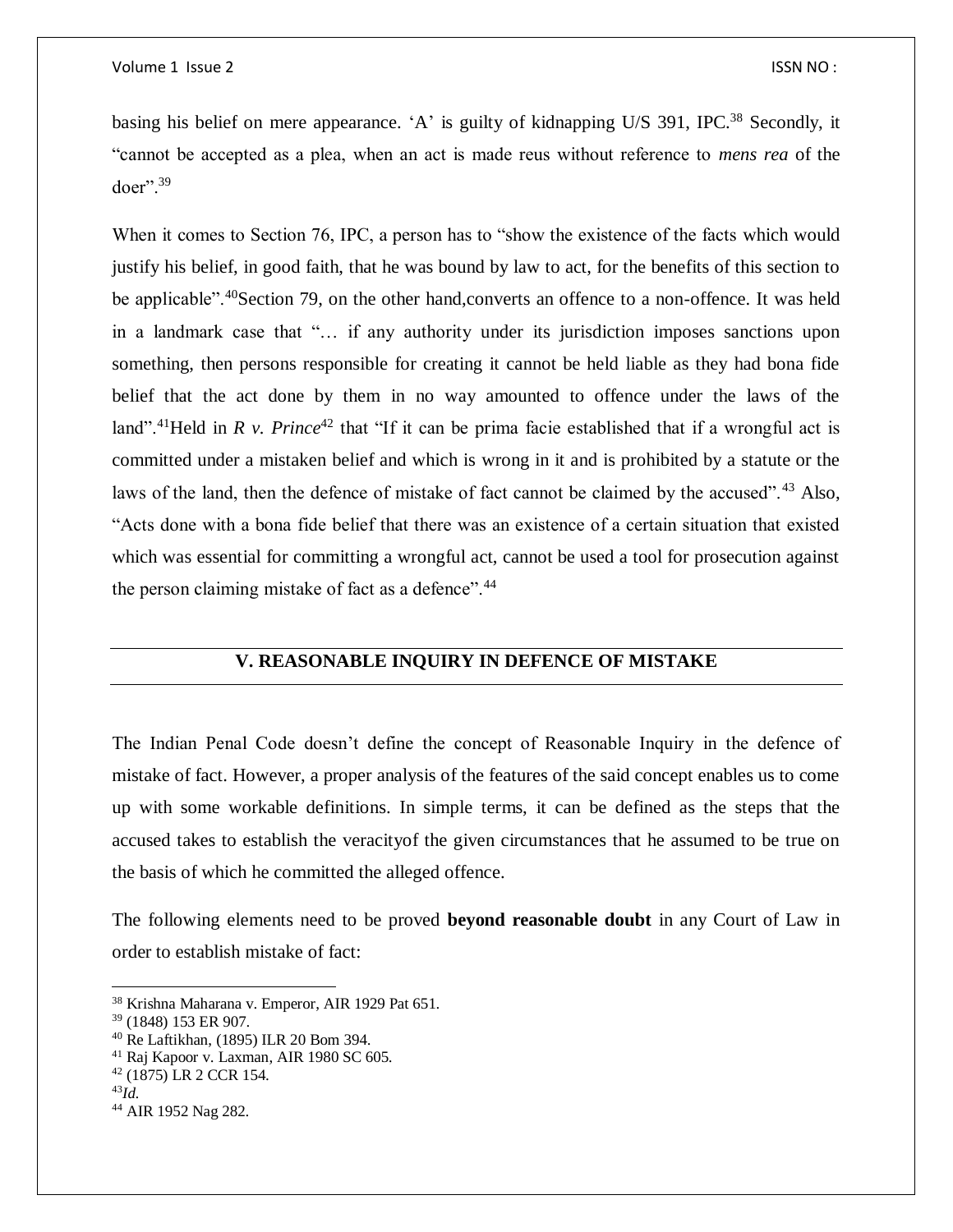- Good Faith
- Reasonable Inquiry

Reasonable inquiry, in simple terms, means that the accused had done an act owing to mistake of some material fact of the case, and before commission of such an act, he had done the necessary research and had made reasonable inquiries. Let us discuss the two landmark English cases on reasonable inquiry, namely, *R v. Tolson<sup>45</sup>* and *R v. Prince<sup>46</sup>* .

## <span id="page-9-0"></span>**R v. Tolson:**

This was a landmark case pertaining bigamy. The accused Mrs. Tolson, was married to a Mr. Tolson. A few days after their marriage, Mr. Tolson went missing. After conducting reasonable inquiries and asking anyone who had any chance of knowing the whereabouts of her missing husband, she came to believe that her husband had drowned in the sea. However, she waited for seven years, awaiting her husband's return. After the wait, she assumed that her husband was actually dead and decided to re-marry. Mr. Tolson turned up11 months after her second marriage and accused her of bigamy. Mrs. Tolson took the defence of mistake of fact. The Court declared Mrs. Tolson not liable of bigamy and exonerated her. The reason was that "… She had reasonably inquired the whereabouts of her husband and had waited for a period seven years to find out where her husband was. The fact that she had tried her best to find out about her husband and had reasonable ground to believe that her husband was no more in this world proved that she had no scope for further inquiry. She had done everything that an ordinary prudent person could have done in the given circumstances and with the available resources. This also proves that she had no mens rea for the commission of bigamy. It was a genuine mistake of fact".<sup>47</sup> Hence, the defence was granted to her and she was exonerated.

## <span id="page-9-1"></span>**R v. Prince:**

Contrary to the previous case, here it was found that the accused had not conducted reasonable inquiry. The accused, Henry Prince,had allegedly taken an underage girl, Annie Phillips, from the lawful possession of her parents, without their consent.This was in violation of Section 55 of the Offences Against the Person Act, 1851.At Prince's trial, the jury observed that Phillips

<sup>45</sup> (1889) 23 QBD 168.

<sup>46</sup> L.R. 2 C.C.R. 154 (1875).

<sup>47</sup>*Supra* note 45, at 9.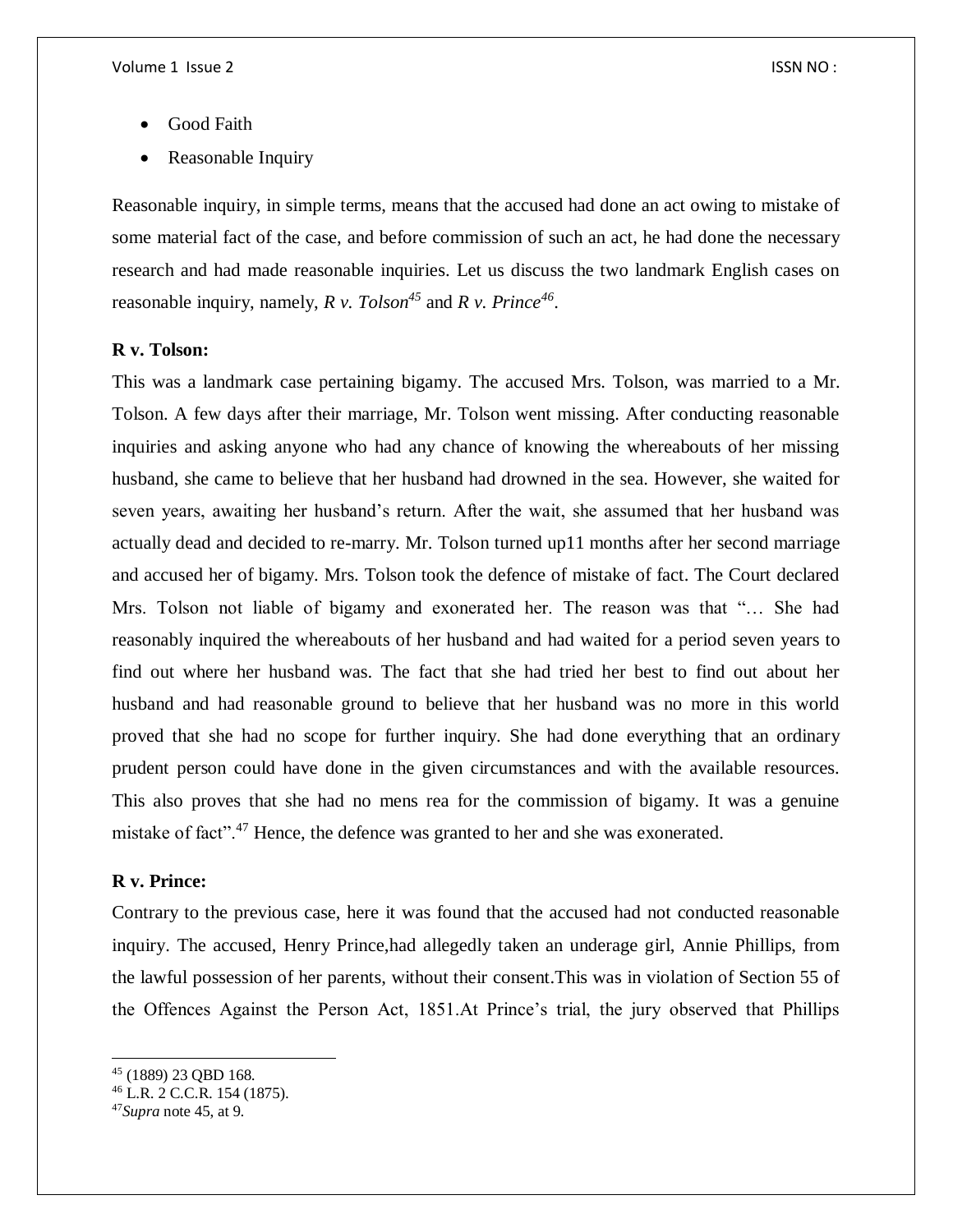looked much older than sixteen and found that she had told Prince that she was eighteen. Based on these two reasons, Prince had genuinely and reasonably believed her. Nevertheless, "the jury convicted Prince".<sup>48</sup> Prince, in his defence,had pleaded that "he was under the mistaken belief that Phillips was 18 years of age and had consented to come along with him".<sup>49</sup> However, the Court ruled against him because what he had doneviolated the afore-mentioned legal provision of the impugned Act. It held "… As per the facts and circumstances of this particular case, it was the duty of Prince to reasonably enquire about the age of the girl, as he was well aware about the fact that taking a girl below 16 years was prohibited under the law. But he made no reasonable inquiry, i.e. he took no necessary precautions or steps to ascertain as to whether the girl he was abducting was one who was below 16 years".<sup>50</sup>As a result, he was convicted of kidnapping of Phillips.

From the above cases, the following conclusions may be drawn:

- That, reasonable inquiry is an important component in the establishment of the defence of mistake of fact.
- That, reasonable inquiry doesn't mean that a person goes out of his way to make enquiries. The inquiry should be made in such a way that an ordinary reasonable prudent man would do in the given circumstances and with the available resources.
- That, reasonable inquiry is a subjective concept and varies in each case. It depends on two things- circumstances of the case and the resources available for making the inquiry.

It is to be noted that the impugned concept of reasonable inquiry as a component in the defence of mistake of fact under the Indian law isn't as developed as it is in the United Kingdom or the United States of America. The judicial trends in India in this regards show that the "law of India states that the defendants can get discharged of their liabilities provided they show, to a reasonable extent, that they had committed the act in good faith".<sup>51</sup>

<sup>&</sup>lt;sup>48</sup> Regina v. Prince[, https://www.quimbee.com/cases/regina-v-prince--2,](https://www.quimbee.com/cases/regina-v-prince--2) last checked on April 14, 2020. <sup>49</sup>*Id.*

<sup>50</sup>*Supra* note 48, at 10.

<sup>51</sup> Keso Sahu v. Saligram Shah, (1977) CriLJ1725 (Ori).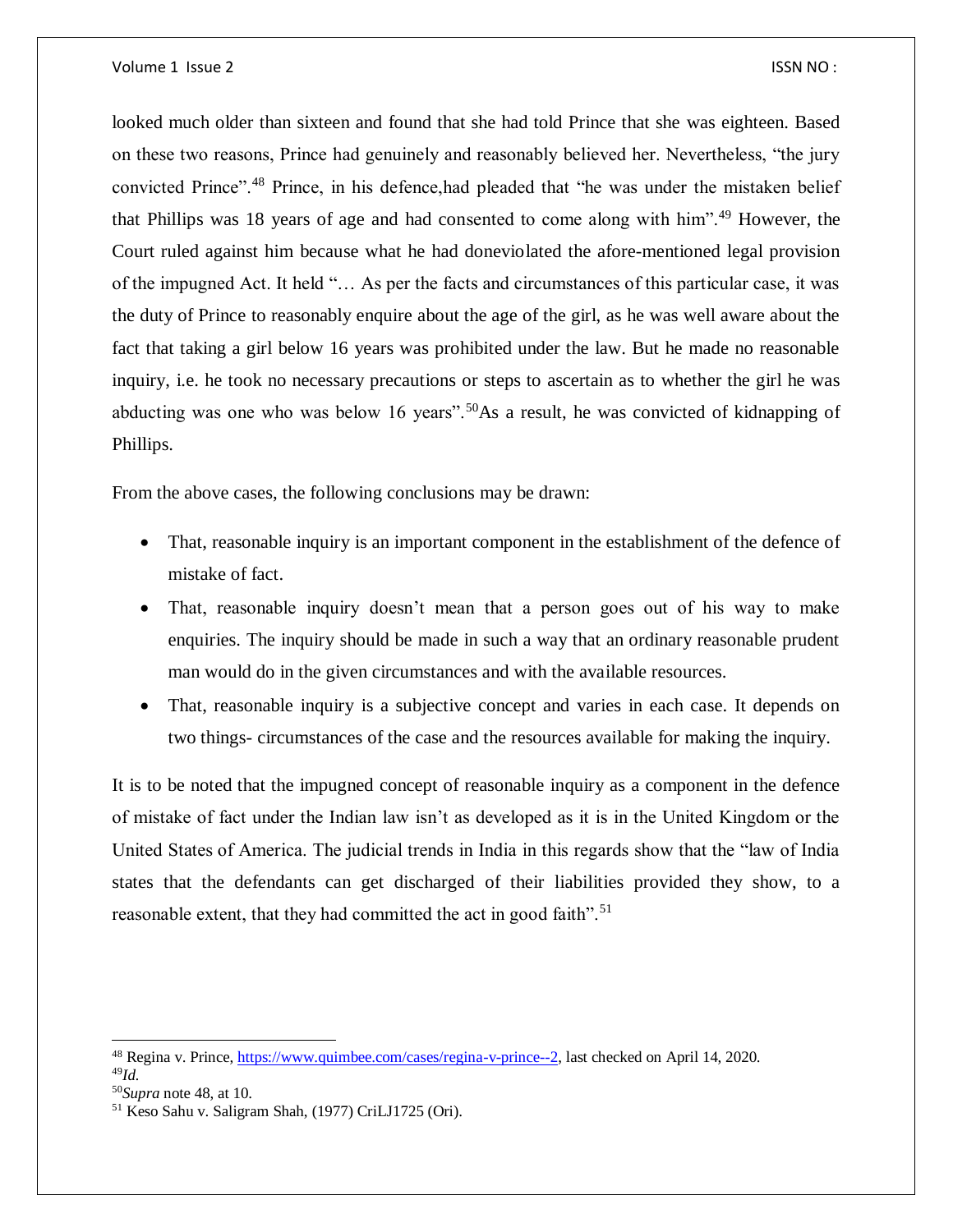# **VI. CONCLUSION**

<span id="page-11-0"></span>The defence of mistake of fact is an often used and is an important general exception that a lot of accused takes in order to avoid penalisation. As we have already seen, mistake of law is not allowed in Indian laws. The concept of reasonable inquiry is still a grey area in the Indian criminal laws. This concept is well developed in the UK and the USA. Many scholars are of the opinion that reasonable inquiry in the defence of mistake is an absolutely important componentas important as the element of good faith. There can be no defence of mistake of fact unless good faith is established. Similarly, in order to eliminate the elements of negligence and recklessness, it is important that the defence counsel establishes the fact that reasonable inquiry had been conducted, owing to the given circumstances and available resources.

As we have already seen, there are not many cases in India that highlight the concept of reasonable inquiry. They haven't necessarily talked about the importance of the accused taking essential steps for believing that in the given circumstances of the case, there was a necessity of committing the said act. Though great importance is given to genuine and reasonable mistakes of fact committed by the accused in the worst of circumstances, on a judicial level, there hasn't been a lot of discussion regarding the need or importance of conducting "reasonable inquiry" by the accused. Thus, it won't be wrong in concluding that "Reasonable Inquiry" as a judicial trend or as an important element of defence of mistake of fact is still an area of criminal law which needs major consideration from judiciary of India in order to reasonably assess the authenticity of the mistake committed by the accused based on a certain beliefregarding a certain set of circumstances which necessitate the commission of such an act that was essential in the situations pertaining to the case.

A thorough assessment of the defence of mistake of fact and the component of "reasonable inquiry", can very well establish that this is one area of criminal law which requires more consideration i.e. it is a concept that has nowhere been explicitly defined. Rather, this is a concept which actually is quite subjective in nature i.e. it is a case of determining it on the basis of judicial trends. The establishment of "reasonable inquiry" by the defendant claiming the defence of mistake is one that can in no way be found out by virtue of a particular standard rule, it is one that is to be proved by the ascertainment of the facts and circumstances of each case